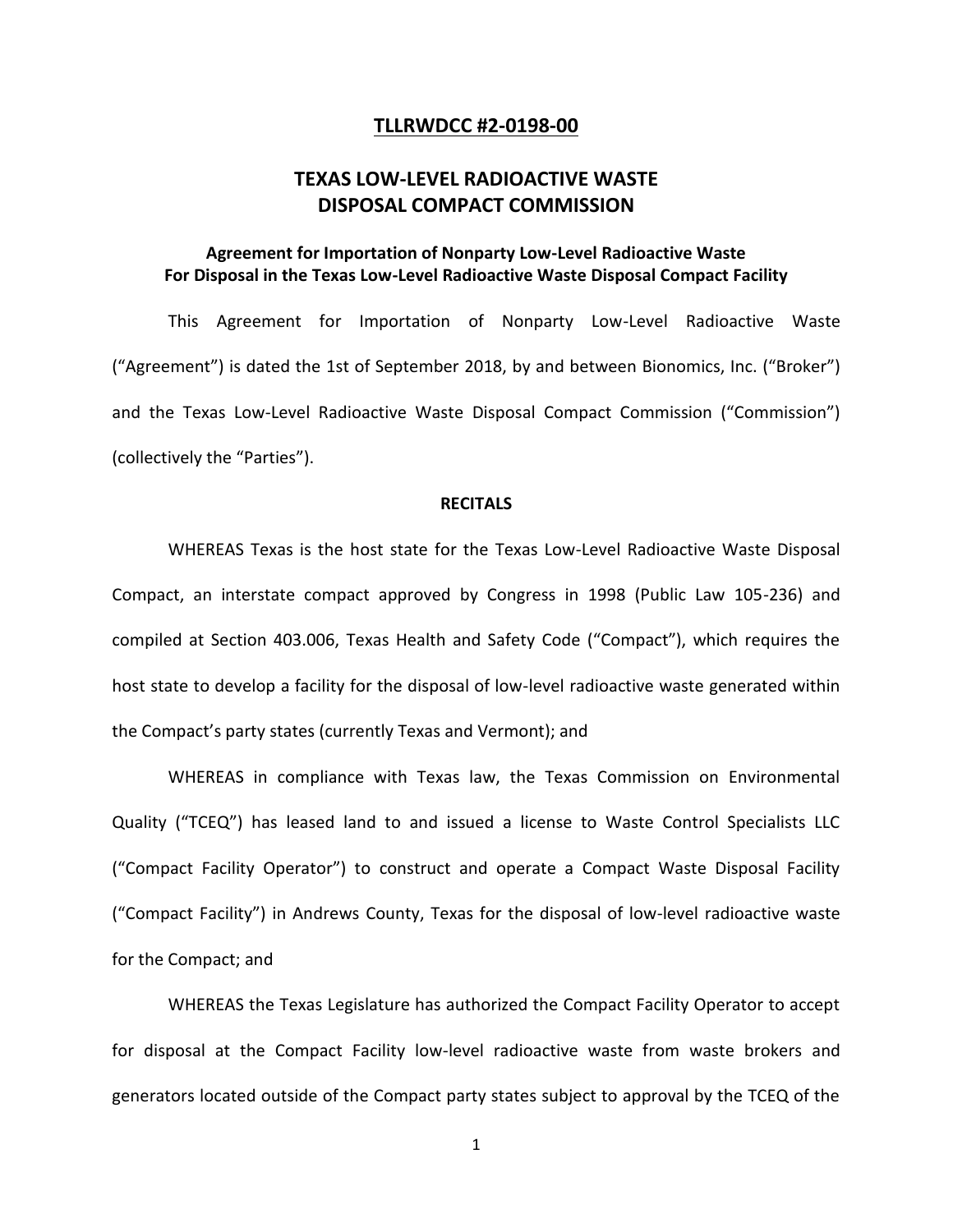waste characteristics and waste forms as set forth in the Compact Facility license and to the extent the acceptance of such imported waste does not diminish the disposal volume or Curie capacity available to Compact party states; and

WHEREAS Section 3.05(6) of the Compact authorizes the Commission to enter into an agreement with any person, state, regional body, or group of states for the importation of lowlevel radioactive waste into the Compact Facility for management or disposal subject to such conditions and restrictions to be included in the agreement as the Commission deems advisable and provided that the agreement receives a majority vote of the Commission; and

WHEREAS the Commission has processed and considered Broker's Application for Importation in accordance with Commission Rule 675.23 (31 Texas Administrative Code §675.23) and a majority of the members of the Commission approved the Application and voted to enter into this Agreement,

NOW, THEREFORE, Generator and the Commission hereby enter into the following Agreement:

#### **AGREEMENT**

### **ARTICLE I. REPRESENTATIONS AND WARRANTIES**

- A. Broker represents and warrants that it has disclosed fully in its Application the existence of any unresolved violations pending against the Broker with any other regulatory agency with jurisdiction to regulate radioactive material.
- B. Broker represents and warrants that it has disclosed accurately in its Application the existence of any unresolved violation(s), complaint(s), unpaid fee(s), or past due report(s) that it has with the Commission.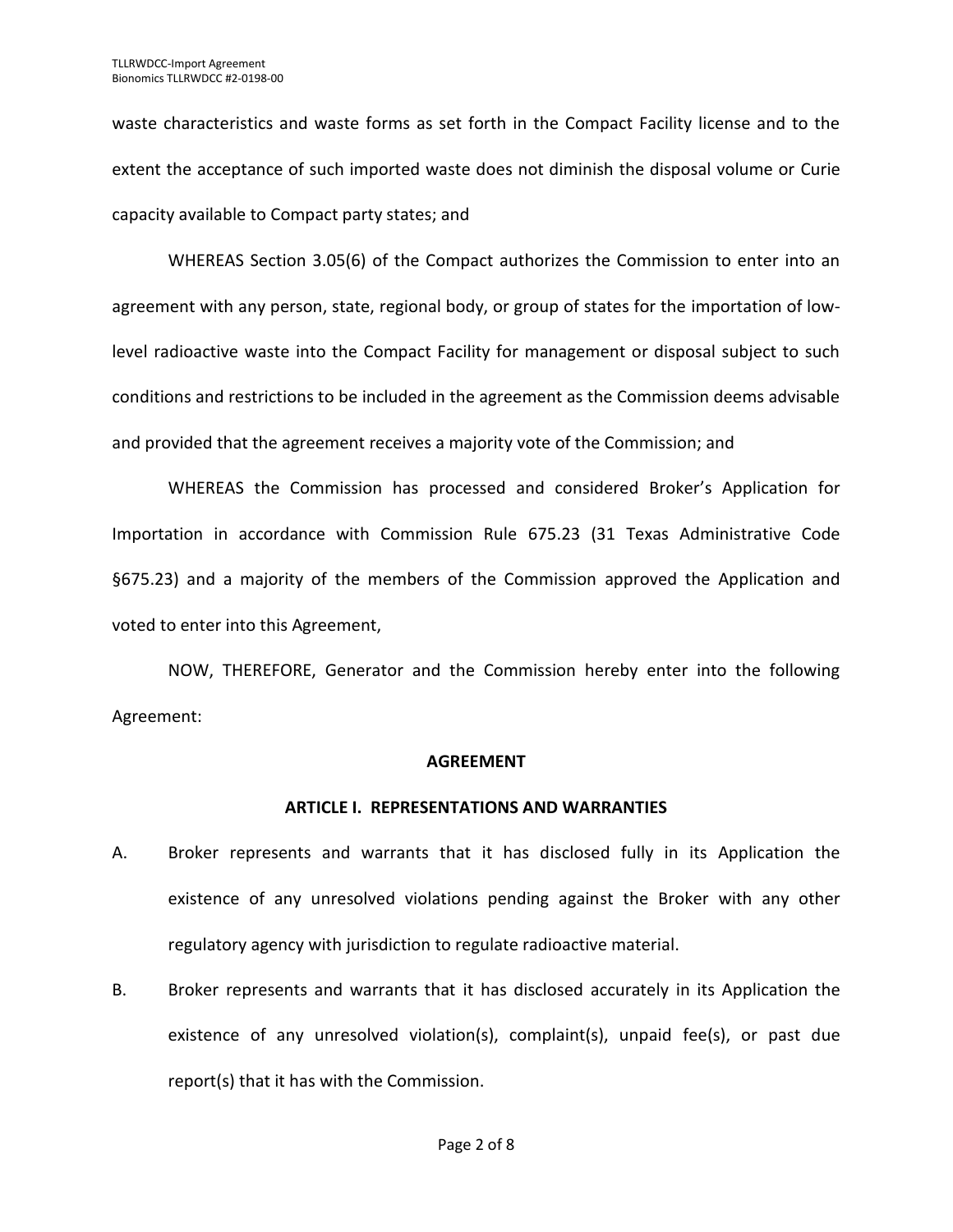- C. Broker represents and warrants that it has disclosed in its Application the existence of any unresolved violation(s), unpaid fee(s), or past due report(s) that it has with any other regulatory body with regard to radioactive waste, including, without limitation, the TCEQ.
- D. Broker specifically acknowledges and agrees that a misrepresentation with respect to an item listed in A, B, or C above may result in the immediate revocation of this Agreement.
- E. Broker represents and warrants that no waste of international origin shall ever be included in the materials to be shipped to the Compact Facility for disposal. Broker agrees that the inclusion of waste of international origin in a shipment may result in immediate suspension or revocation of this Agreement.
- F. Broker represents and warrants that it will notify the Commission immediately of any allegation of the violation of any law, rule, or regulation related to the shipment of any form of radioactive waste. Broker represents and warrants that it will report quarterly (on a calendar-year basis) to the Commission any confirmed violation of any law, rule, or regulation in any jurisdiction related to the shipment of any form of radioactive waste. Broker agrees that a failure to report quarterly to the Commission any confirmed violation by the Broker of any law, rule, or regulation related to the shipment of any form of radioactive waste may result in the immediate suspension of this Agreement.
- G. Broker represents and warrants its agreement that the Commission may, at any time and upon reasonable notice to Broker, audit or cause to be audited Broker's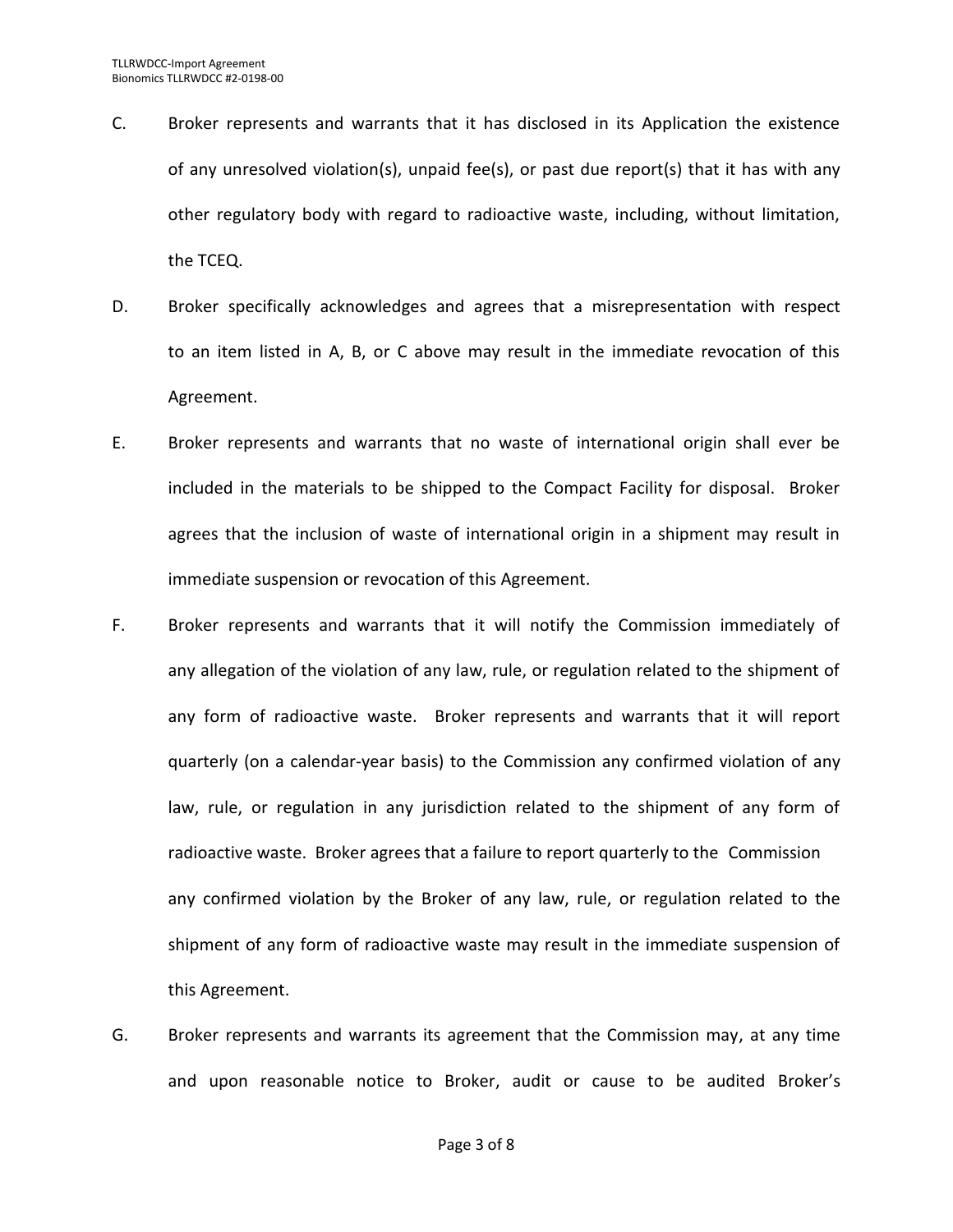compliance with this Agreement. Any portion of the audit involving business records shall be conducted during normal business hours. Broker agrees that a refusal to allow the Commission to audit or cause to be audited Broker's compliance with this Agreement after Broker has been provided reasonable notice may result in immediate suspension of this Agreement.

H. Broker represents and warrants that it has sufficient financial capacity to perform its obligations under this Agreement and to comply with all relevant state and federal laws, rules, and regulations.

## **ARTICLE II. TERMS AND CONDITIONS OF IMPORT AUTHORIZATION**

Pursuant to Section 3.05 (6) of the Compact, the Commission hereby authorizes the Broker to import to the Compact Facility for disposal nonparty low-level radioactive waste, in the form and amounts described in Item J below ("Generator's Nonparty Compact Waste"), subject to the terms and conditions set forth below and in Article I of this Agreement, all of which are agreed to by Broker.

A. This Agreement shall remain in effect according to its terms from September 1, 2018 through August 31, 2019 unless it is amended by agreement of the Parties, or is revoked or suspended by the Commission. Broker agrees to provide to the Commission within 30 days after the end of each Facility operating year, the actual cubic feet and Curies disposed of by Broker during that particular Facility operating year. The Facility operational year ends on August 31.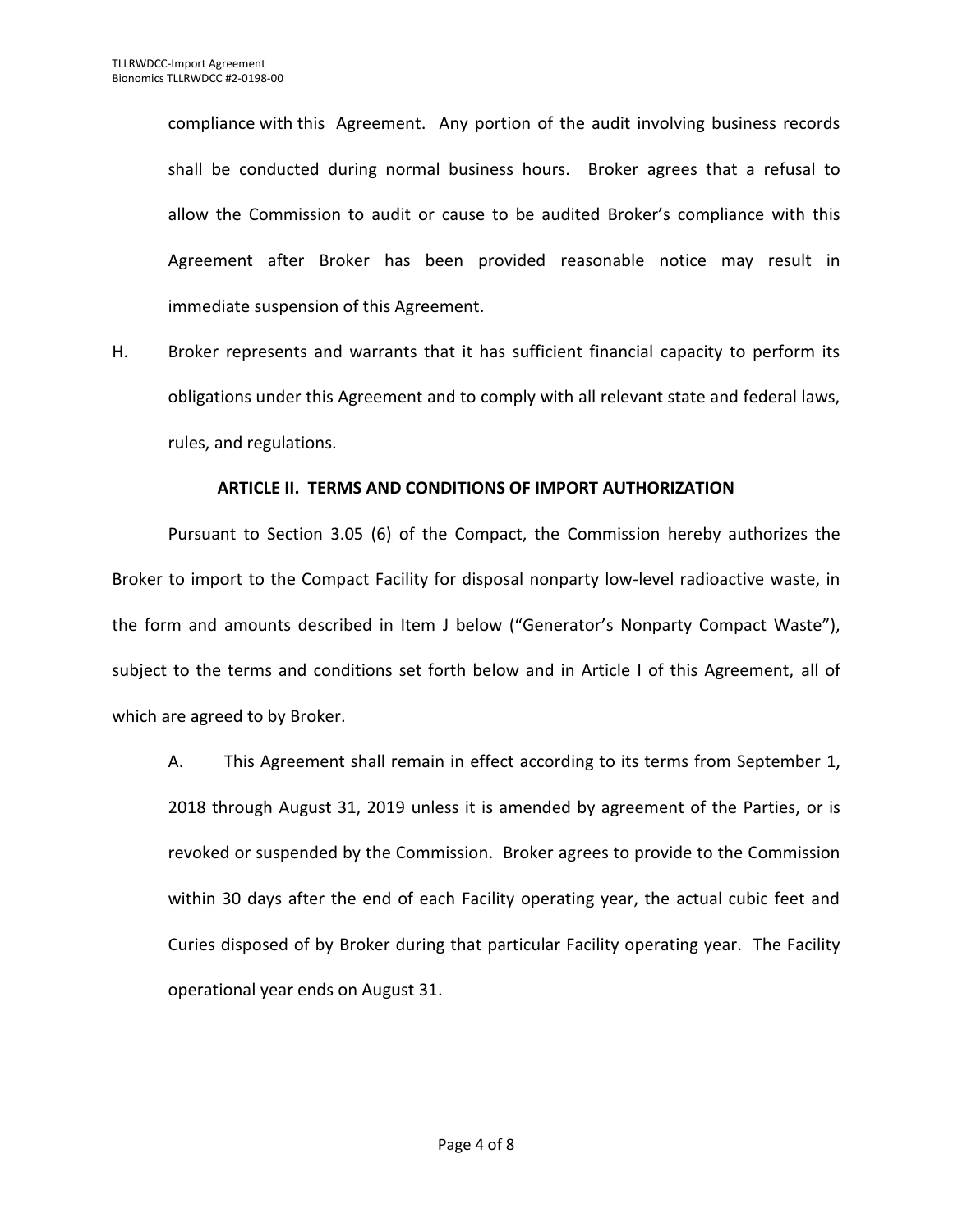- B. Broker agrees to be bound by Section 8.03 of the Compact and shall be liable for its own acts, omissions, conduct, and relationships in accordance with applicable law.
- C. Broker agrees that the Commission may revoke, suspend or amend this Agreement with respect to future shipments, including by adding or deleting requirements, after having given prior notice to Broker. The Broker will be given a reasonable time to review, respond to, or make any changes necessary to comply with any additional requirements prior to the date the revocation, suspension, or amendments take effect. If the Commission and the Broker are unable to reach an agreement on changes to be made, the Commission may terminate this Agreement. Even if the Commission terminates this Agreement, Broker must nevertheless satisfy any outstanding obligations related to shipments previously made pursuant to this Agreement.
- D. Broker agrees that a failure to comply with Items F and G of Article I of this Agreement may result in immediate suspension of this Agreement. Any revocation or suspension of this Agreement shall be effective on the date of the service of notice of such revocation or suspension to Broker by certified mail. The Agreement may be reinstated with or without amendments at the discretion of the Commission after consideration of the Broker's response.
- E. The Parties agree that the Commission may, in response to a written application from Broker, cancel, suspend, or amend this Agreement with respect to future shipments, including by adding or deleting requirements. If the Parties are unable to agree on amendments proposed by the Broker, the Commission may terminate this Agreement.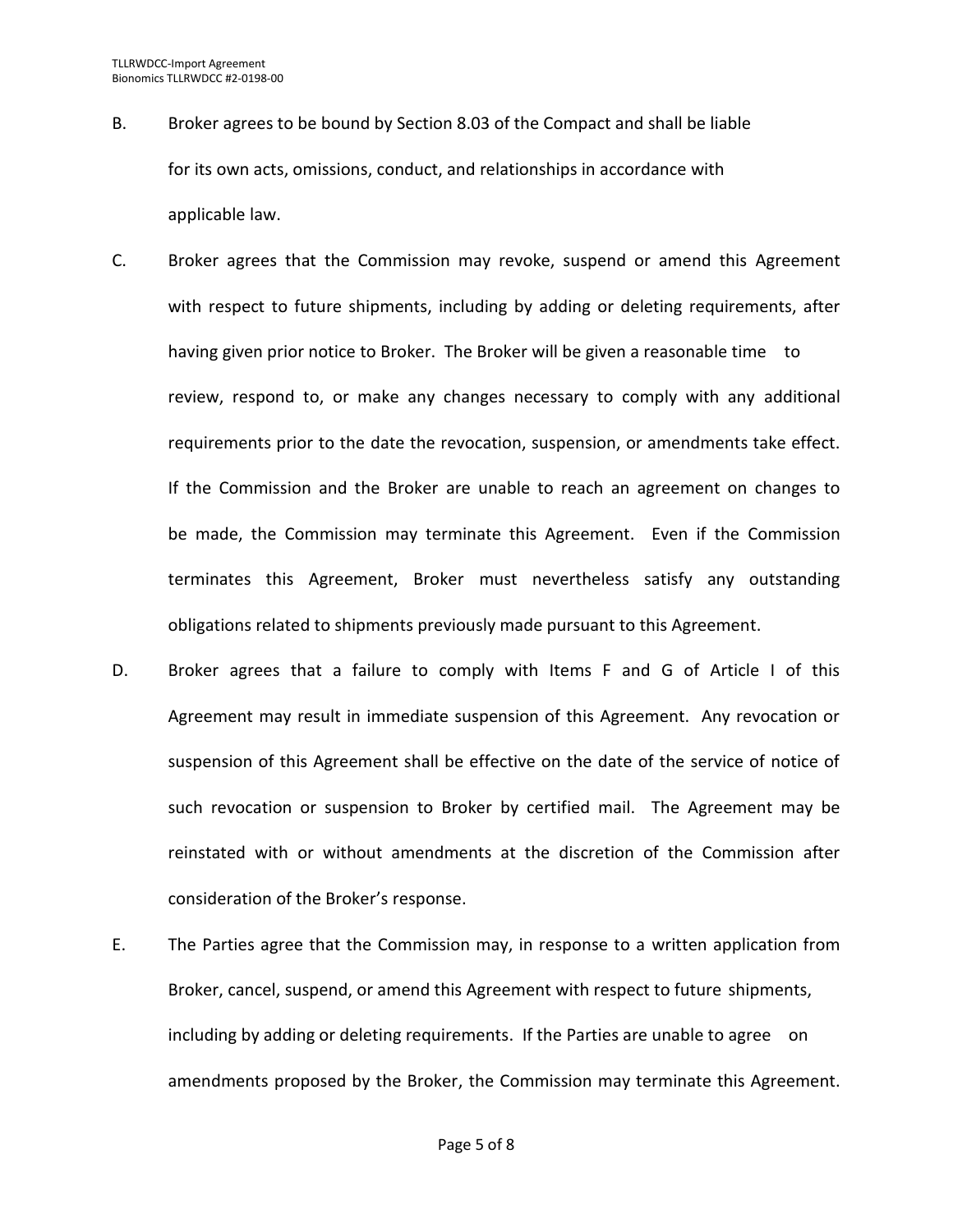Even if the Commission terminates this Agreement, Broker must still satisfy any outstanding obligations related to shipments previously made pursuant to this Agreement.

- F. If the Commission acts with respect to Items C, D, or E immediately above, the Commission agrees to notify the Compact Facility Operator and the TCEQ of such acts.
- G. This Agreement is not assignable or transferable to any other person.
- H. This Agreement relates only to importation of waste for disposal in the Compact Facility, as the term "disposal" is defined in Section 2.01(4) of the Compact and provided for in Section 3.05(6) of the Compact. This Agreement is not to be construed as approval of importation of waste for management, as the term is defined in Section 2.01(11) of the Compact and provided for in Section 3.05(6) of the Compact.
- I. Broker agrees to comply with the rules related to commingling adopted by TCEQ in coordination with the Commission pursuant to Section 401.207(k), Texas Health and Safety Code, to the extent such rules apply.
- J. Description of Generator's Nonparty Waste approved for importation:
	- (a) Waste Volume (Cubic Feet): 350 (b) Waste Radioactivity in Curies: 400
	- (c) Place of origination (State or U.S. Territory) of waste:

Alabama, Arizona, Arkansas, California, Colorado, Connecticut, Delaware, District of Columbia, Florida, Georgia, Illinois, Indiana, Iowa, Kansas, Kentucky, Louisiana, Maine, Maryland, Massachusetts, Michigan, Minnesota, Mississippi, Missouri, Nebraska, Nevada, New Hampshire, New Jersey, New Mexico, New York, North Carolina, North Dakota, Ohio, Oklahoma, Pennsylvania, Rhode Island, South Carolina, South Dakota, Tennessee, Virginia, West Virginia, Wisconsin, Puerto Rico, and the U.S. Virgin Islands (St. Croix, St. Thomas, and St. John)\*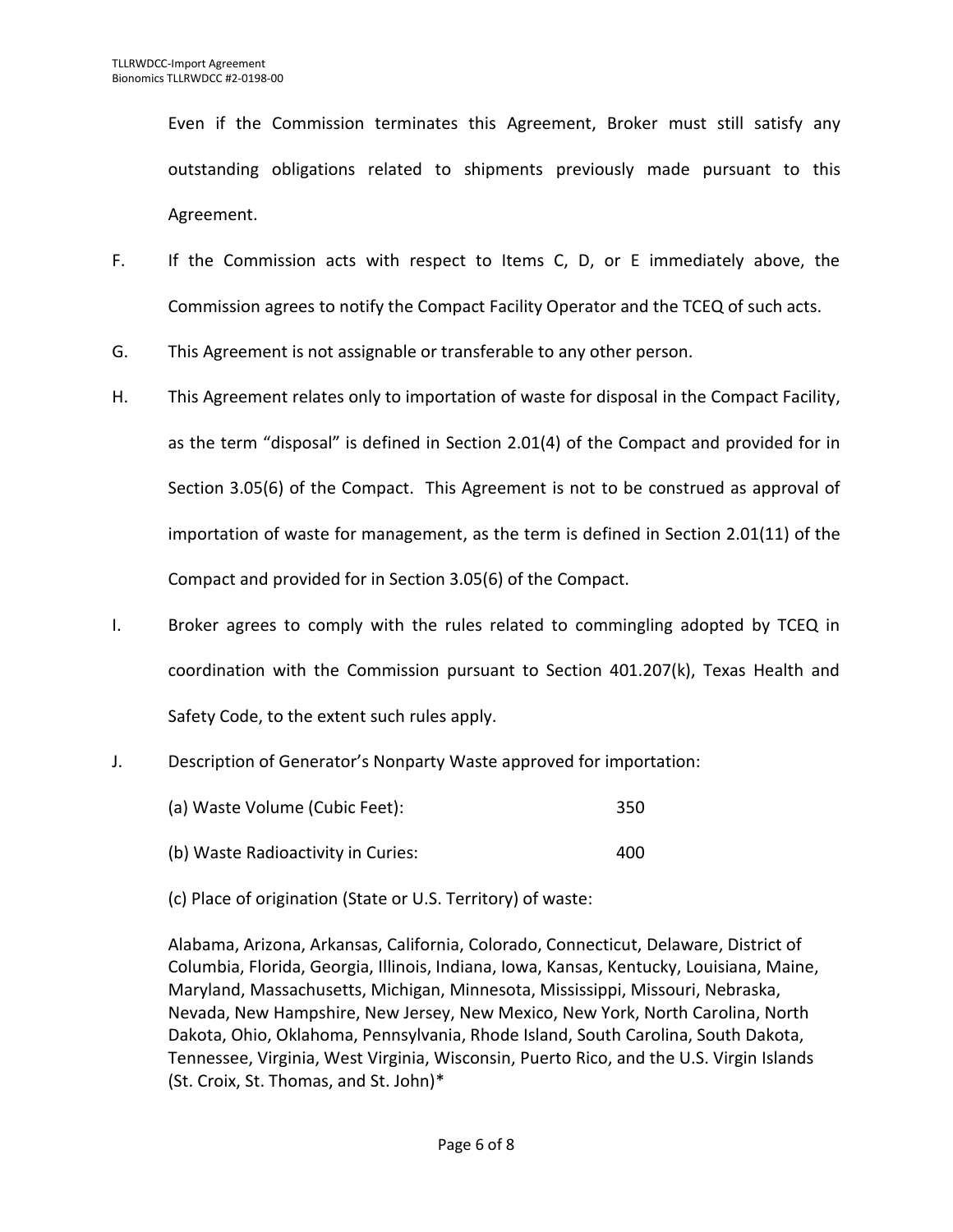\*Authorization to import out-of-compact low-level radioactive waste as described in this Article II.J. from any of the states listed is not effective until:

(i) before any shipment containing out-of-compact waste from a state that is a member of the Southwestern Low-Level Radioactive Waste Compact, or the Rocky Mountain Compact, Broker has delivered to the Commission written evidence satisfactory to the Commission of the approval of export of out-ofcompact waste from the Southwestern Low-Level Radioactive Waste Compact, or the Rocky Mountain Compact; and, before shipment, Broker has delivered to the Commission evidence satisfactory to the Commission of the approval of any U.S. Territory or Possession listed above or written evidence satisfactory to the Commission that such approval is not required by any such Territory or Possession;

(ii) before shipment, Broker has delivered to the Commission written evidence satisfactory to the Commission that has received authorization from each generator for the disposal of the generator's waste in the Texas Low-Level Radioactive Waste Disposal Compact Facility; and

(iii) before any shipment containing waste from the U.S. Virgin Islands (St. Croix, St. Thomas, and St. John), Broker has delivered to the Commission written evidence satisfactory to the Commission that the U.S. Nuclear Regulatory Commission has confirmed in writing that waste from the U.S. Virgin Islands is "domestic" waste that is considered generated in the United States, and does not constitute waste of international origin.

(iv) before shipment Broker has received a written communication from the Commission, also known as a "Condition Removal Letter", stating the written evidence of export authorization and generator authorization is in a form satisfactory to the Commission.

(d) Waste description: Sealed Sources encapsulated in concrete and Depleted Uranium shielding either separately or used to shield Sources

(e) Waste classification (Class A, Class B, or Class C): Classes A, B, and C

(f) Waste form: Stable and Unstable

(g) Sources of Generation: Industrial, Academic/research, medical, utility, government

(h) Sealed Source: Yes